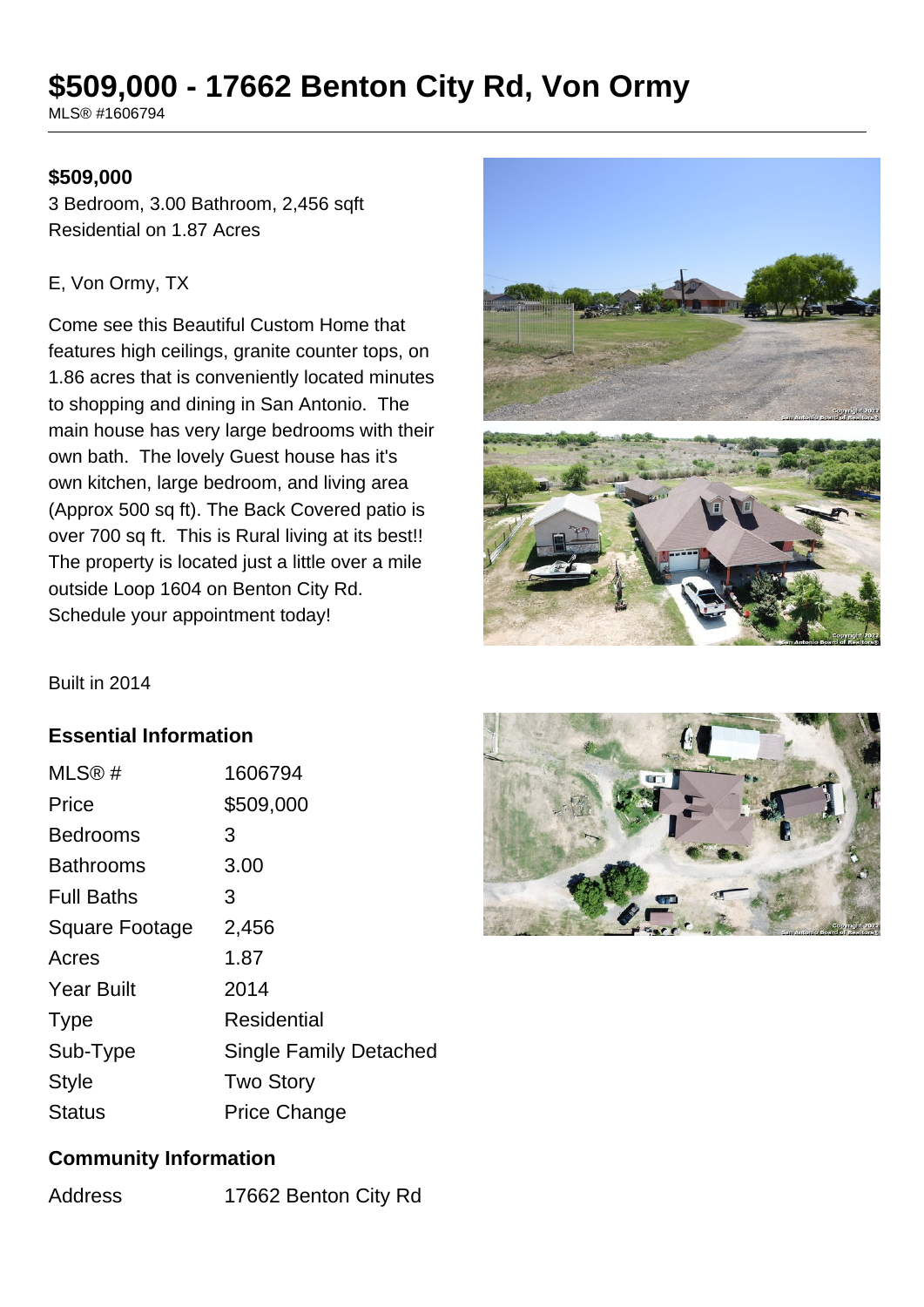| Area<br>Subdivision<br>City<br>County<br><b>State</b><br>Zip Code                 | 2303<br>Е<br>Von Ormy<br><b>Bexar</b><br>TX<br>78073                                                                                                                                                                                          |  |
|-----------------------------------------------------------------------------------|-----------------------------------------------------------------------------------------------------------------------------------------------------------------------------------------------------------------------------------------------|--|
| <b>Amenities</b>                                                                  |                                                                                                                                                                                                                                               |  |
| Amenities<br>Parking<br># of Garages<br>Pool                                      | <b>None</b><br>One Car Garage<br>1<br><b>None</b>                                                                                                                                                                                             |  |
| <b>Interior</b>                                                                   |                                                                                                                                                                                                                                               |  |
| Interior                                                                          | Two Living Area, Separate Dining Room, Walk-In Pantry, Utility Room<br>Inside, Secondary Bedroom Down, High Ceilings, Open Floor Plan,<br>Cable TV Available, Laundry Main Level, Walk in Closets                                             |  |
| Appliances                                                                        | Ceiling Fans, Washer Connection, Dryer Connection, Stove/Range,<br>Dishwasher, Electric Water Heater, Satellite Dish (owned), Smooth<br>Cooktop, Custom Cabinets, Private Garbage Service, Ice Maker<br><b>Connection, Solid Counter Tops</b> |  |
| Heating                                                                           | <b>Heat Pump</b>                                                                                                                                                                                                                              |  |
| Cooling                                                                           | <b>One Central</b>                                                                                                                                                                                                                            |  |
| Fireplaces                                                                        | <b>Not Applicable</b>                                                                                                                                                                                                                         |  |
| # of Stories                                                                      | 2                                                                                                                                                                                                                                             |  |
| <b>Stories</b>                                                                    | $\overline{2}$                                                                                                                                                                                                                                |  |
| <b>Exterior</b>                                                                   |                                                                                                                                                                                                                                               |  |
| <b>Exterior</b><br><b>Exterior Features</b><br>Roof<br>Construction<br>Foundation | Stone/Rock, Cement Fiber<br>Deck/Balcony, Detached Quarters<br>Composition<br>Pre-Owned<br>Slab                                                                                                                                               |  |
| <b>School Information</b>                                                         |                                                                                                                                                                                                                                               |  |

| <b>District</b> | Somerset |
|-----------------|----------|
| Elementary      | Somerset |
| Middle          | Somerset |
| High            | Somerset |